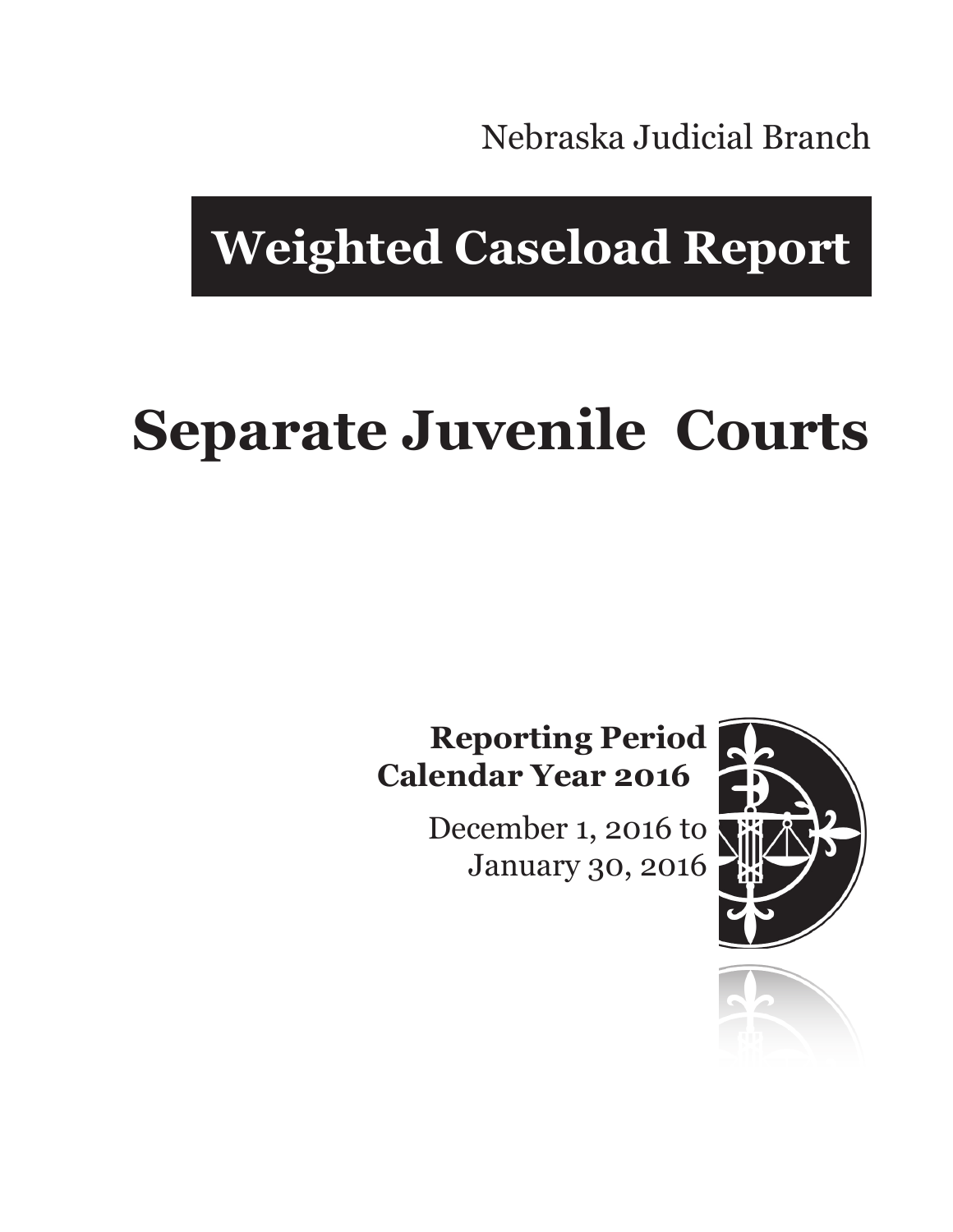### Nebraska Separate Juvenile Courts Weighted Caseload Report

#### **Calendar Year 2016 (January 1, 2016 — December 31, 2016)**

This Weighted Separate Juvenile Court Caseload Report contains caseload statistics for Nebraska's three separate Juvenile Courts. The judiciary of Nebraska currently assesses the need for judicial positions using a disposition-based, weighted caseload method. Weighted caseload systems provide objective, standardized determinations of resource needs.

*No quantitative judgeship assessment method, including a weighted caseload system will determine the exact number of judges required within a judicial district. But quantitative methods, such as weighted caseload can approximate the need for judgeships and provide a point of reference or standard for comparing relative need among judicial districts. Other measures, both qualitative and quantitative, may be used in conjunction with the weighted caseload standard calculation to support the assessment of judicial need. In particular, should the standard calculation show the need for a fractional judge (less than the full-time equivalent), additional assessments as to the relative workload per judge within a district and travel per judge may be useful. Also, other useful measures may include analyses of budget constraints, population trends, and other factors that may differentially affect the need for judges across districts.*

**Mission of the Nebraska Administrative Office of the Courts:**

Under the direction of the Nebraska Supreme Court, the Administrative Office of the Courts' mission is to ensure the public has equal access to justice, using leadership, education, technology, and administrative services to implement consistent, efficient, and effective court practices.



**Corey R. Steel | Nebraska State Court Administrator Nebraska Supreme Court**

Rm. 1213 State Capitol | P.O. Box 98910 | Lincoln, NE 68509 T 402.471.3730 | F 402.471.2197 www.supremecourt.ne.gov